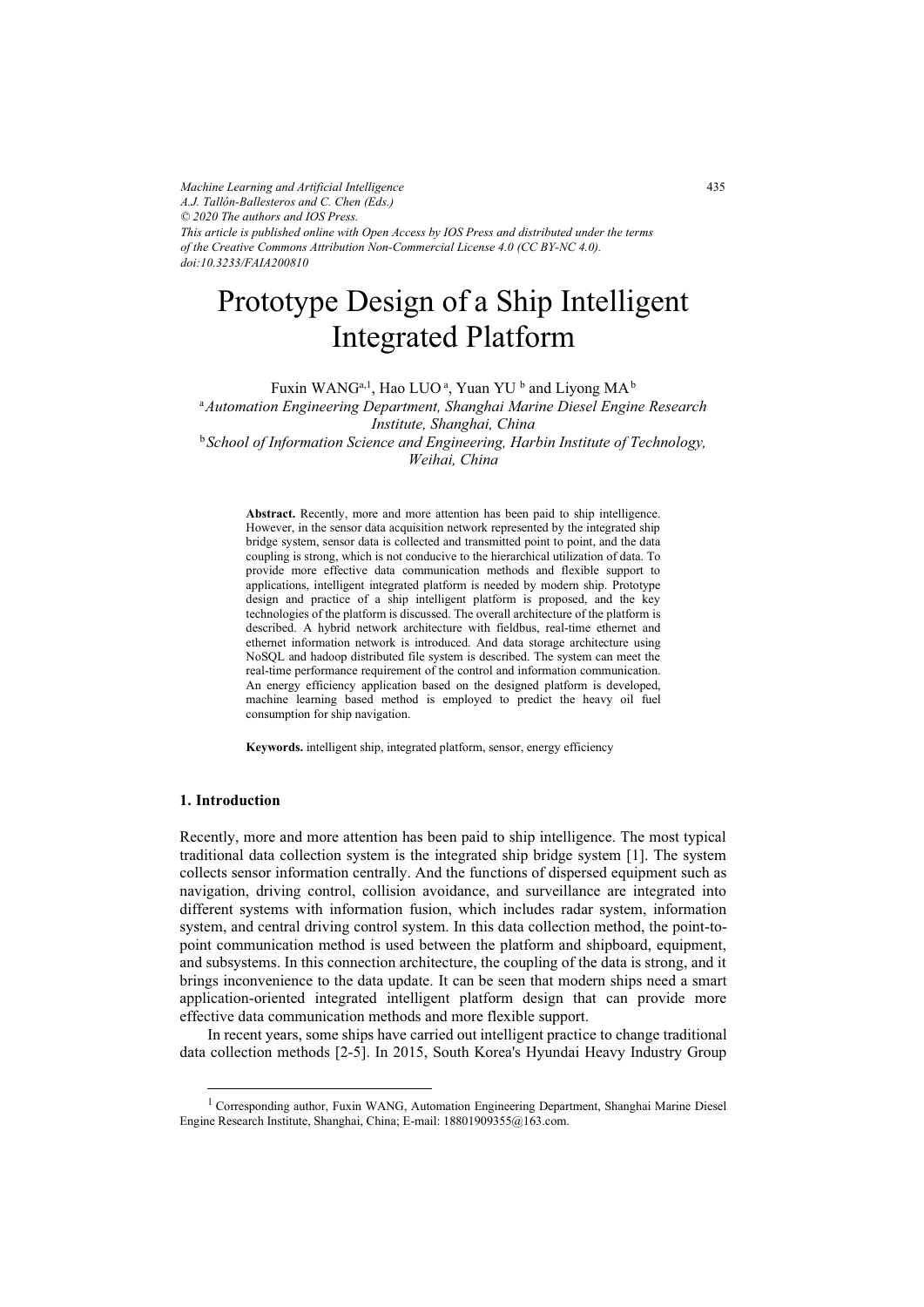and Accenture jointly developed a new intelligent ship interconnection platform. The platform collects real-time dynamic information about the ship's position, equipment operation information, shipboard cargo information, and surrounding sea area information through sensors, and visually displays the analysis results through big data analysis. Danish Maersk selected the ShipManager system developed by DNVGL Group to collect and analyze information on its ships. GE Power Conversion has developed Visor Insight, a management system that can be applied to remotely monitor drive equipment, power distribution facilities, electric motors, and navigation systems.

Intelligent ships are also being rapidly developed in China. In 2015, the i-DOLPHIN ship was released by China State Shipbuilding Corporation, which means that China's first intelligent ship has started the design and construction. After that, China's intelligent ships flourished. For example, in 2017, the world's first intelligent ship "Dazhi" was officially delivered. This ship has the first ship smart operation and maintenance system with autonomous learning. In 2018, the 400,000-ton intelligent super-large ore ship "Mingyuan" was delivered to use. It is the world's largest intelligent ship with decisionmaking functions such as assisting collision avoidance. In 2019, the "Zhiteng" ship successfully carried out a demonstration of autonomous navigation and autonomous collision avoidance. The ship is equipped with an intelligent situational awareness system, autonomous navigation decision-making system, and autonomous driving control system. These are all necessary parts for ocean-going autonomous ships.

As more and more intelligent ships are built and used, research on intelligent ship integrated platforms is an urgent task. There are many sensors in intelligent ships, different types, and different communication methods. Big data and data monitoring applications for intelligent ship are proposed in [1,2], but the simple network cannot support complex intelligent applications. Navigation based on information fusion is discussed in [3-5], these applications do not consider the control data network. In this paper, network architecture considering both fieldbus and information network with high performance data storage method is introduced. With the development of data driven method [6-8], energy efficiency applications are focused by many researches [9,10], and intelligent methods have been employed to energy efficiency applications. Neural network is the common method for energy consumption prediction [11,12]. In this paper an energy consumption prediction application based on machine learning is reported.

The main contribution of this paper is as follows. First, a ship integrated platform is designed and tested in Shanghai Marine Diesel Engine Research Institute. The key technologies of the intelligent integrated platform for ship is discussed. Second, a hybrid network architecture of fieldbus and real-time ethernet for sensor data collection is introduced, and hierarchical database architecture design is discussed. Third, an application for energy efficiency is implemented based on the integrated platform.

## **2. Architecture of Intelligent Integrated Platform**

The China Classification Society officially released the Intelligent Ship Specifications on December 1, 2015, and the specifications have come into effect on March 1, 2016. This specification is the world's first intelligent ship specification and proposes to develop an intelligent integrated platform. In this specification, the intelligent integrated platform is one of the seven important components of intelligent ships. The intelligent integrated platform can realize data collection and unified storage, and it can also provide support for data analysis and intelligent applications.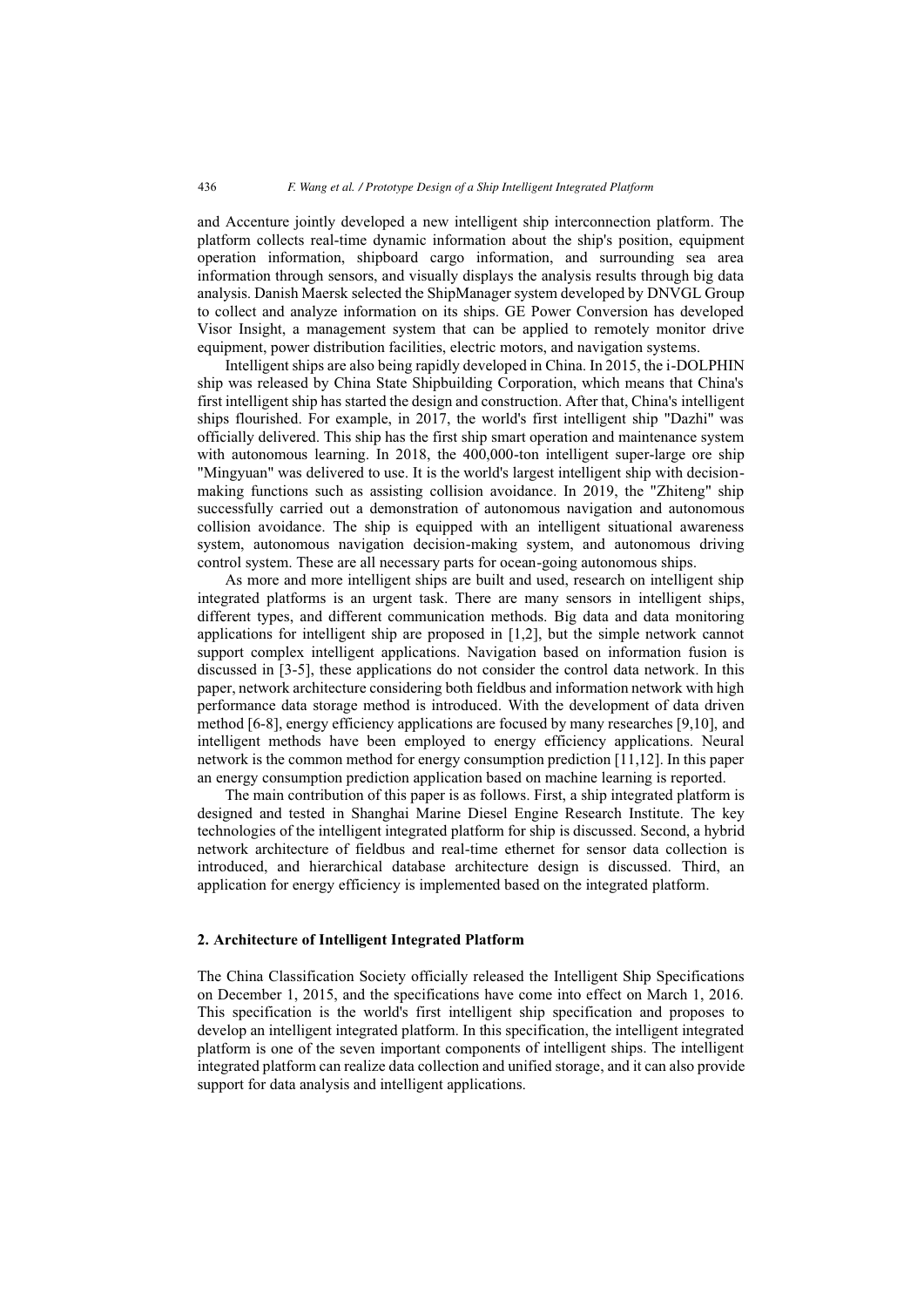The overall architecture of an intelligent integrated platform is divided into seven parts, they are data acquisition, data storage, data integration, information application, information display, standard specification system, and information security system, as shown in Figure 1.



**Figure 1**. Architecture of intelligent integrated platform for ship.

In data acquisition, sensing devices, such as sensors, controllers, signal acquisition devices, and data acquisition devices, are used to collect the required data. In data storage, the dataset needs to be established to support the decision-making and management process, which is subject-oriented, integrated, relatively stable, and reflects historical changes. In data integration, the data is cleaned up and processed systematically, classified and summarized, analyzed, and integrated. In information applications, business applications are provided for customers. In information display, corresponding data mining results are provided human-computer interaction. The standard specification system and information security system are two other key requirements for data application. For the design and construction of a prototype platform, data acquisition, data storage, and data integration are the most important parts. These will be discussed in detail as follows.

## **3. Network and Data Storage Design for Data Acquisition**

Due to the large number of ship information systems and the huge amount of information transmission between each other, the ship communication network has the characteristics of complexity and multi-channel, so the ship data communication network is the key problem for the design of an intelligent integrated platform. Ship communication must meet the needs of parallel multi-tasks. The main types of data transmission include audio, video, and other sensor data, the timeliness, and accuracy of data communication are also required.

In the design of the communication network, the method of separating the control layer and information layer is adopted. Because the control layer requires higher response time and synchronization time, CAN Fieldbus is applied. And the information layer does not require such high response time and synchronization time, real-time ethernet with better compatibility is adopted. EPA (Ethernet for plant automation) is a new open realtime ethernet standard for industrial field equipment, which is suitable for real-time communication of industrial measurement and control systems. EPA adds CSME between the data link layer and the network layer specified in ISO/IEC8802.3 protocol to control the transmission of real-time and non-real-time data packets, so as to ensure the timely transmission and processing of EPA periodic information and non-periodic information such as alarm. In addition, the EPA network divides the control network into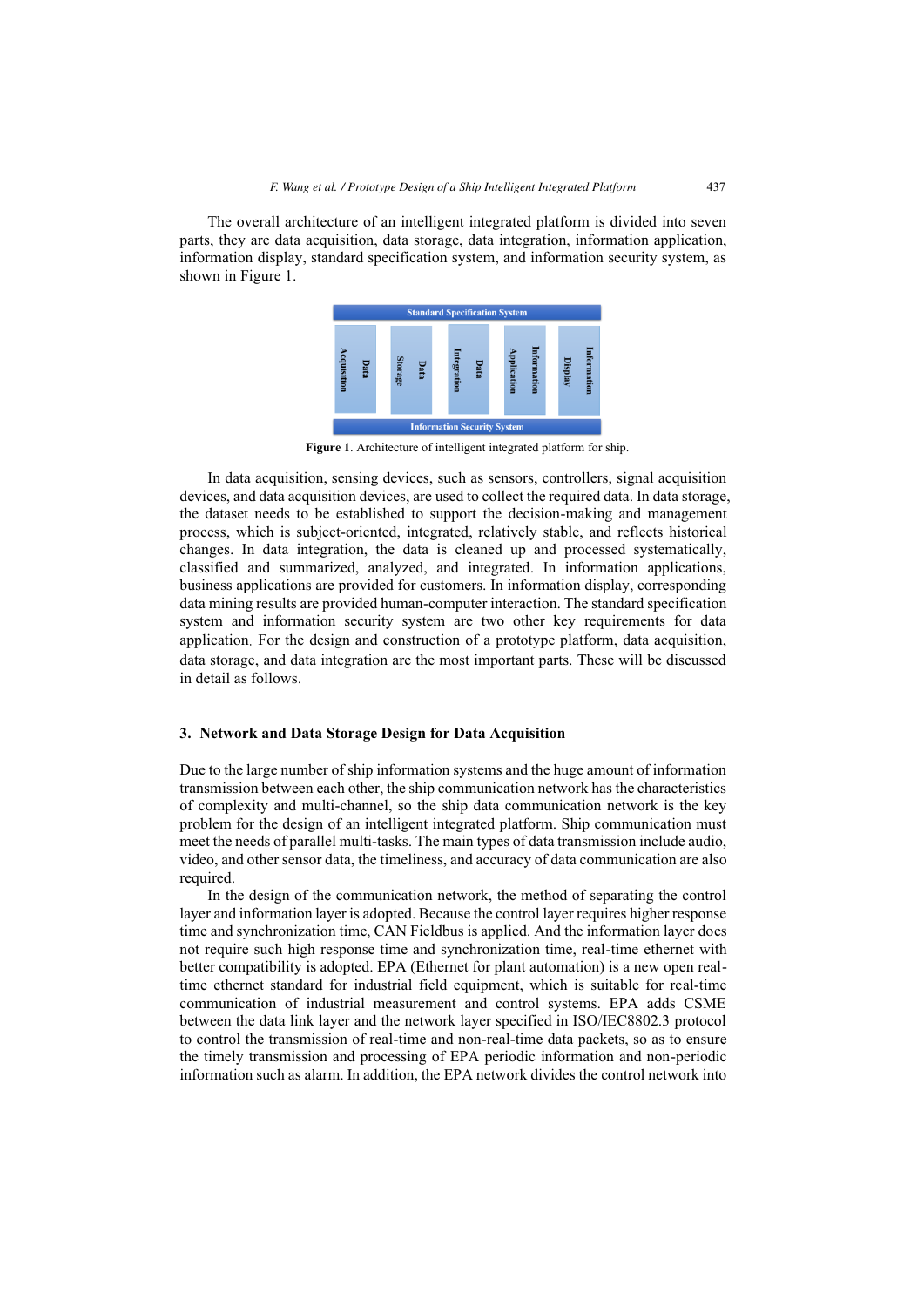several micro-network segments separated by a bridge in order to avoid the occurrence of conflict, and the communication in each micro-network segment does not interfere with each other. EPA based distributed network control system has been successfully applied in the factory. The real-time response time of EPA is less than 1 millisecond. EPA control module CON21 and ECS-100 are used in field control terminals and system center stations respectively. The control layer adopts distributed control, which is connected to dual redundant optical fiber Ethernet through a redundant gateway to realize the interconnection with the upper information management network. The network architecture is illustrated in Figure 2. As far as we know, this is the first integrated platform network design and practice for fieldbus, real-time ethernet and information ethernet, and its network real-time performance can reach 1 millisecond.



**Figure 2**. Network architecture for integrated platform.

The database is the key design of data storage. The real-time database used in the integrated platform consists of two parts: the field database and the central database. The on-site database is responsible for data acquisition, compressed storage, and processing to provide on-site monitoring data services. The central database is responsible for synchronous storage and processing of all field data to provides a data query interface. AutoNet, which is widely used in ship engineering, is used as the field real-time database system of the platform.

Different from the traditional solution to achieve high performance of the system through the high reliability of hardware, some NoSQL distributed databases can use lowcost servers to build large-scale clusters and provide unified external memory access services. In the current data explosion and cost considerations, more and more distributed database products are used to replace RDBMS. Some studies have compared the performance of some NoSQL and SQL databases in reading, write, delete and instantiation operations. Although for different databases, their performance will change with different operations, but in the case of large operands, NoSQL shows its advantages. As a typical representative of the distributed NoSQL database, HBase has been widely used in sensor data storage. HBase is a distributed NoSQL open source database, it has the characteristics of high availability, high performance, and scalability of the distributed storage system. HDFS (Hadoop distributed file system) is a kind of distributed file system, which is used to solve the storage problem of massive data. It can manage the files on multiple machines at the same time and realize the file sharing on multiple machines. It has strong fault tolerance and stability. And it can be combined with HBase to achieve efficient data file support. In the prototype design of the intelligent integrated platform in this paper, HBase is used as the central database and HDFS as the file system. The database in the platform is shown in Figure 3. This database architecture with the previous network architecture, can fully guarantee the real-time performance of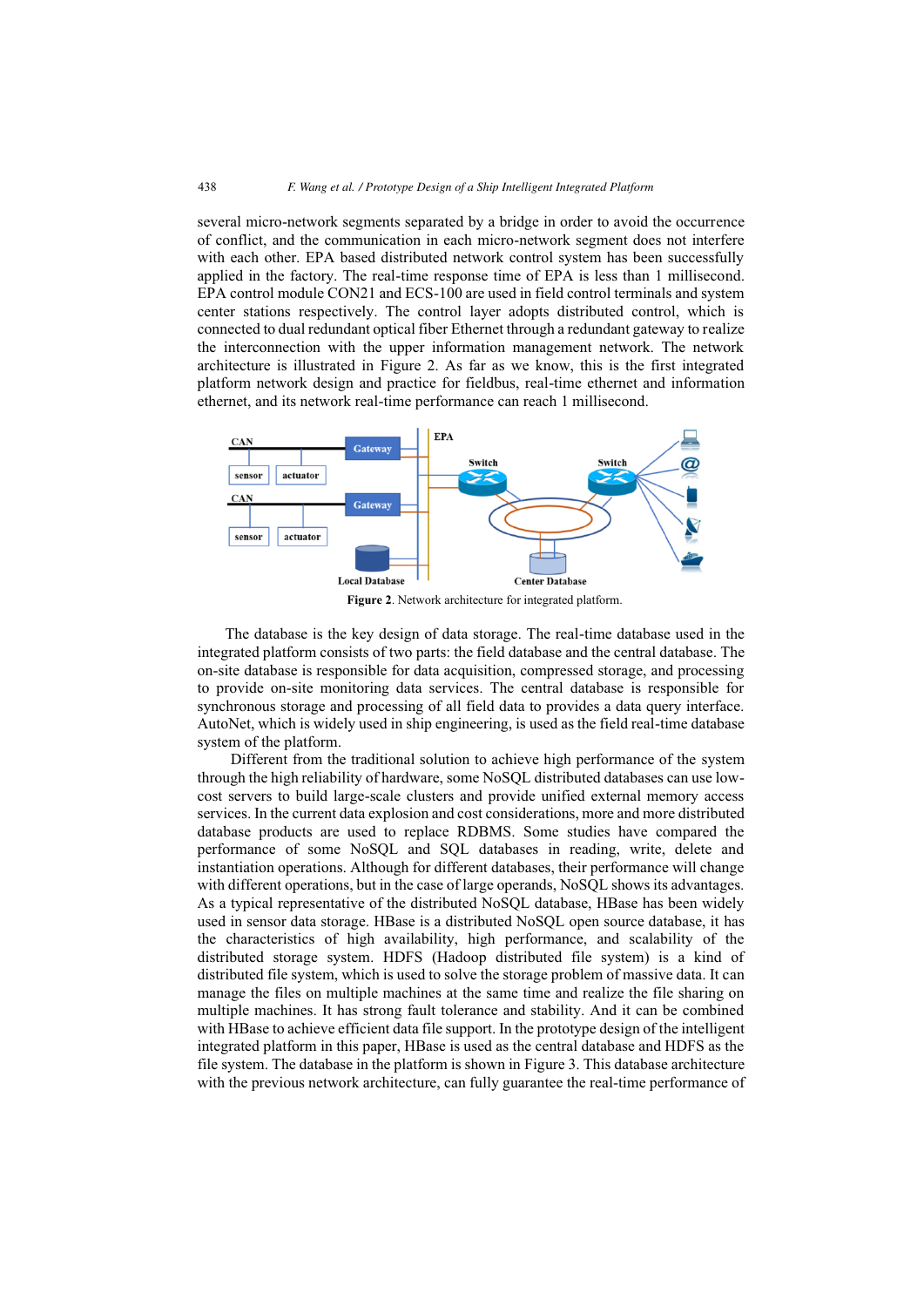data. Compared with the schemes in the literature [1-3], this scheme not only considers the hybrid network architecture, but also considers the database architecture. The scheme ensures the real-time performance of the integrated platform more completely.



**Figure 3**. Database in the integrated platform.

# **4. Application of Ship Energy Efficiency with Data Integrated Platform**

The purpose of ship intelligent integrated platform is to provide a unified data interface and support for data analysis in different subsystems. The value of these integrated data can only be fully exploited by using statistics, machine learning, and other artificial intelligence technologies. Various data analysis applications are the further expansion and extension of the data in the intelligent integrated platform. With the emergence of emerging technologies such as big data and artificial intelligence, as well as the continuous maturity of data mining technology, these data analysis applications will bring more opportunities and challenges. These applications can extract hidden and potentially useful information and knowledge from a large number of practical application data. This is the characteristic and construction purpose of an intelligent platform. The ship's intelligent integrated platform provides strong support for these applications.

Using the intelligent integrated platform, some preliminary applications have been developed by our team. In this paper, we introduce the application of energy efficiency. Energy-saving has always been an important goal in ship design and operation management [6]. A basic ship navigation energy consumption model is established, which is based on the marine environment, ship navigation, and energy consumption data. The marine environment includes wind speed, wind direction, air temperature, air pressure, and sea wave height. These data come from the marine environment sensing module of the ship, which is obtained through its measurement or shore-based communication. The ship navigation module can provide the ship's actual speed and heading data information. The diesel engine real-time monitoring module can provide speed and diesel consumption data. Although these data come from different subsystems, a unified interface can be used to access and query historical data through the integrated platform.

When the diesel engine working condition and the ship's heading are stable, the data within 20 minutes is collected and preprocessed. Finally, the shipping speed, ship heading course, wind speed, wind direction, air temperature, air pressure, wave height, and diesel consumption are used for data analysis. All this data comes from a newly constructed cargo ship undergoing sea trials. A total of 328 pieces of valid data were collected, of which 295 were used as training dataset for model building, and the remaining 33 were used as test dataset for model testing.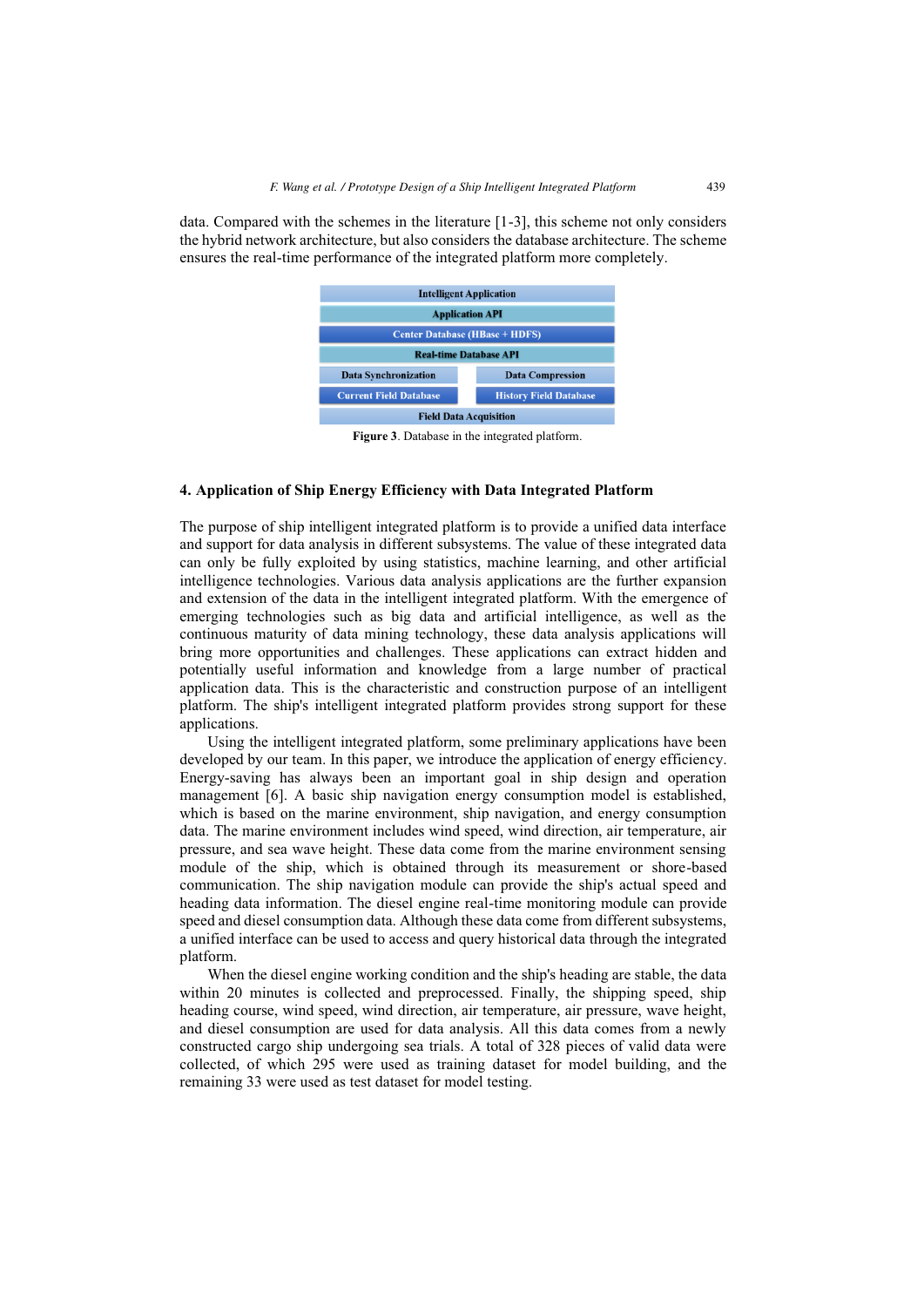The support vector machine (SVM) is a classifier developed with the statistical learning theory. The feature of SVM is that a largest separation hyperplane is found for classification. The hyperplane is established by maximizing the interval between the two classes in the feature space. This problem can be solved with optimization algorithm. The support vector machine method based on statistical learning theory can also be used to deal with regression problems, this method is called support vector regression (SVR). In our application based on the integrated platform, SVR is used to estimate heavy oil fuel consumption. At first, a model is established with the training dataset employing SVR. Then the trained model is used to estimate the heavy oil fuel consumption according to other known parameters. The experimental results show that the maximum relative error is 9.11%, the average relative error is 3.35%, the maximum absolute error is 3.5 kg/km, and the average absolute error is 1.4 kg/km. The results are shown in Figure 4. This shows that the model can be used to predict fuel consumption. And the performance of this method is similar to that reported in other literatures [9-12]. Moreover, the model can be used to select the best ship speed based on energy efficiency under known navigation conditions. More accuracy prediction model can be established when more data are collected or some other intelligent algorithms are employed.



**Figure 4**. Prediction results of fuel consumption.

#### **5. Conclusions**

Prototype design and practice of a ship intelligent platform is proposed. The network architecture and data storage architecture are the key designs of the platform. A hybrid network architecture of fieldbus and real-time ethernet for sensor data is used, and NoSQL database and hadoop distributed file system is employed to obtain real-time performance. An energy efficiency model is established with a machine learning method, and it can be used to predict fuel consumption. The example shows the supporting role of the platform for intelligent applications.

The limitations of this study mainly include two aspects. First, more data is needed to test the network performance. Second, more intelligent applications are needed to